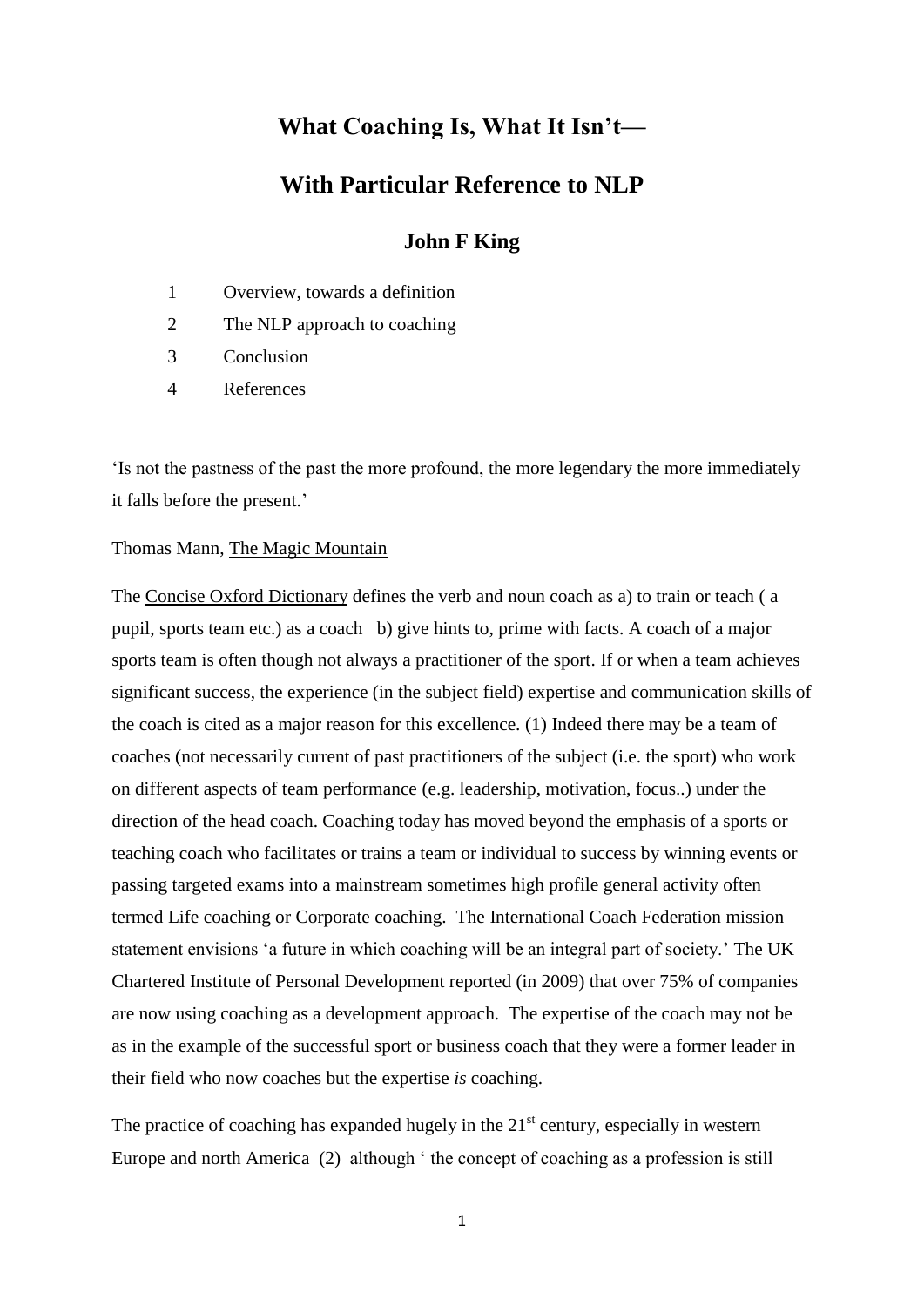relatively novel.' (Cox, Bachkirova, Clutterbuck 2010) (3) Lane, Stelter and Rostron (in Cox *et al*) draw a distinction between being a profession and acting professionally. There is not a recognised unitary professional body ( and regulatory authority) for coaching, in comparison as an example to the BMA for medical doctors in the UK however leading national and international coaching organisations ( and possibly nascent professional bodies) have given definitions of coaching:

'Coaching is facilitating the client's learning process by using professional methods and techniques to help the client to improve what is obstructive and nurture what is effective in order to reach the client's goals.'

European Mentoring and Coaching Council (EMCC), Code of Conduct for Coaching [and Mentoring] June2011. www.emccouncil.org

'Coaching is partnering with clients in a thought provoking and creative process that inspires them to maximise their personal and professional potential'

International Coach Federation (ICF). www.coachfederation.org 2011

The EMCC recognises that 'there will be many different types of coaching [/ mentoring] taking place and these will need to be defined when more detailed standards are produced.' Cox et al (op cit) opine that coaching may include characteristics indistinguishable from other 'helping professions' possibly including counselling, mentoring and some elements of psychotherapy. However with significant variations across differing coaching modalities coaching may generally be differentiated from other 'helping ' or 'service ' disciplines across some of the following **factors** listed here with comments:

**Pathology** -the coachee is whole / OK and doesn't need fixing

**Time Line: the past -** greater emphasis is on the now into the future. The work of Eckhart Tolle is noted in this field. [ Tolle, E Power of Now. London, Hodder and Stoughton 2001]

**Intervention-**ask rather than tell

**Expertise, subject knowledge-** expertise is within the coachee though interventions may occur if the coach judges he/ she can offer knowledge the coachee does not have e.g. of a potentially useful methodology (such as a psychometric test www.tmsdi.com)

2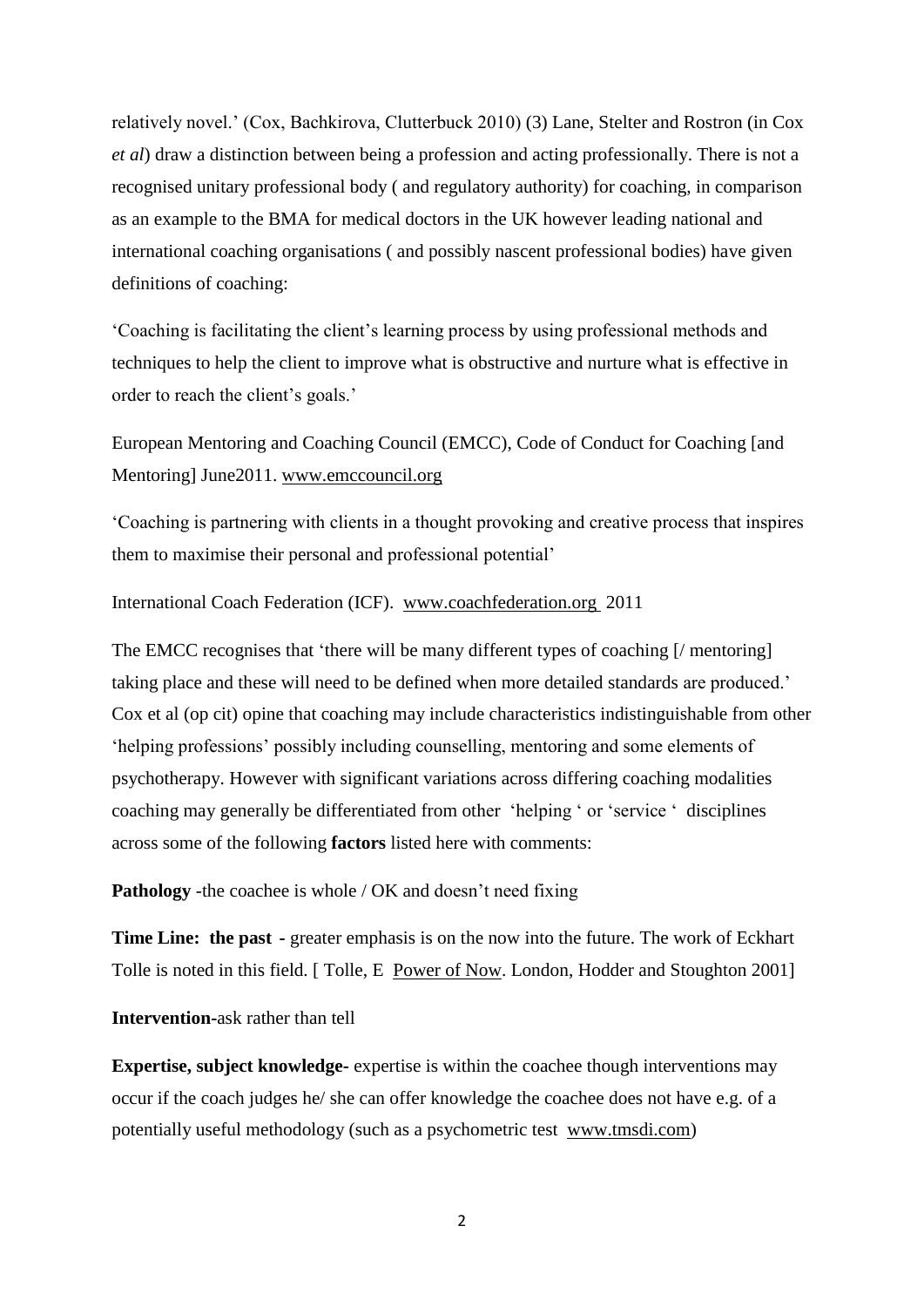**Boundaried time-**(from beginning to end of coaching relationship) – client and coach contract a programme of sessions with SMART\* outcome. If coaching is not producing significant results it may be indicated that a factor is involved such as pathology which may need to be addressed by another discipline, possibly psychotherapy.

**Bracketing-**(the withholding as far as possible the character of the coach); the coach intends to be non-judgemental and hold the coachee in unconditional positive regard.

Following this *tour d'horizon* of what coaching is and what it isn't we will now consider in more detail a specific coaching modality **N**euro **L**inguistic **P**rogramming.

The name itself, in particular the word programming, and the apparent technical formulation of some NLP models (Meta, Milton) (4) can initially at least give this coaching modality a complex, opaque feel. We will here consider a definition and immediate applications of some of its techniques, which can in practice be simple and produce forward results quickly. (5) Consider the following example before a definition is given:

A coachee is describing to the coach their work and a possible promotion in a team. They introduce themself saying 'it's only me' and what they do saying 'I'm useless at meetings, everything always goes wrong for me'. The coach may mirror back these speech patterns: 'why do you say ''it's only me''?', 'how does saying ''it's only me '' make you feel / sound?'. 'Are you useless at all meetings, does everything *always* go wrong for you, how would being successful at meetings look / sound / feel like?' 'Who do you know who is effective at meetings, what do they do ..?'

Even this brief interaction could produce noticeable changes for the coachee and for those around them.

The definition of NLP is in the name:

Neuro= how the mind and body interact

Linguistic= insights into a person's thinking that can be obtained by attention to their use of language.

Programming= study of thinking and behavioural patterns or programmes (rather than programming) which people use in their daily lives.

www.nlp-now.co.uk www.professionalguildofnlp.com 2011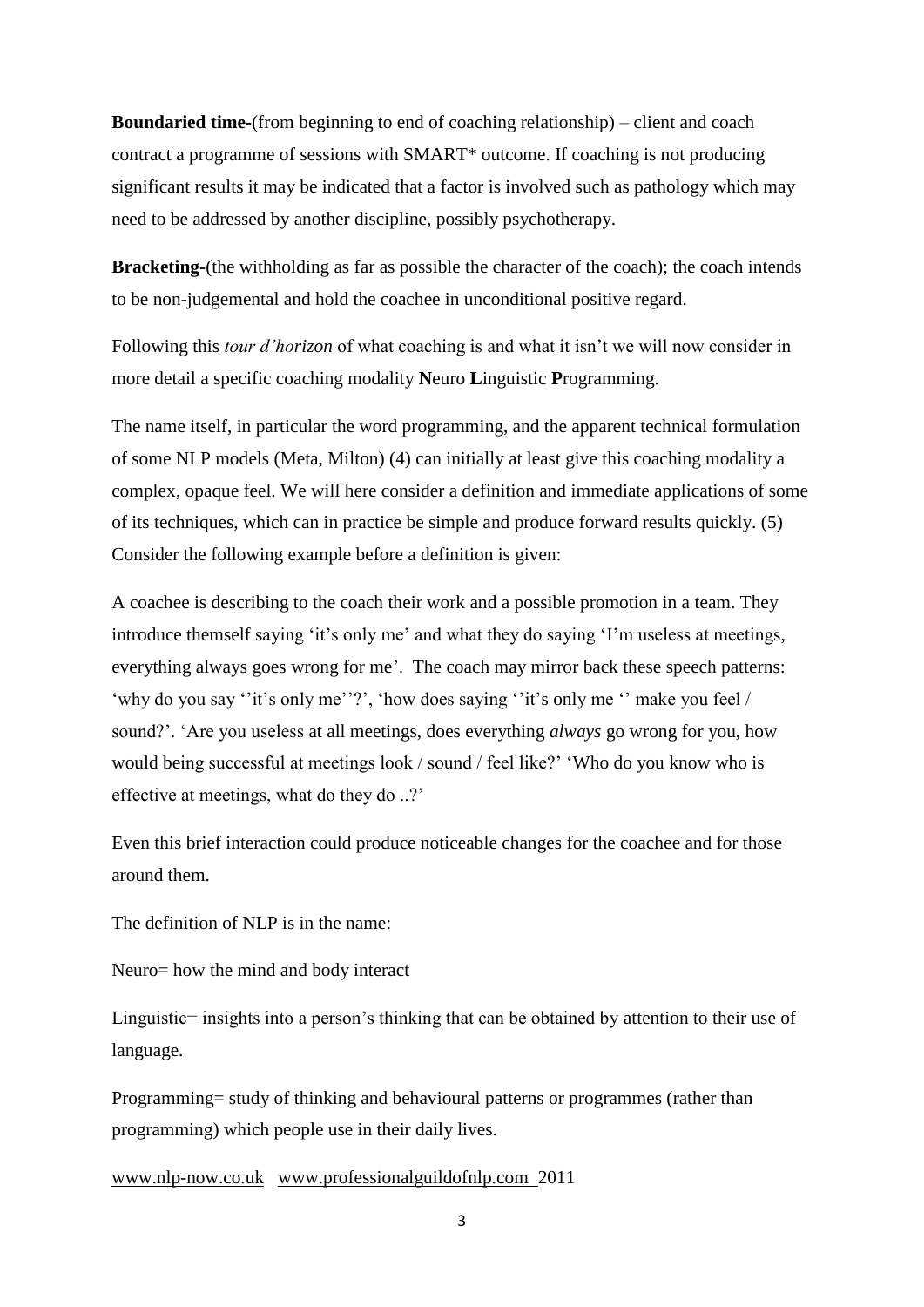Dilts, Grinder, Bandler and DeLozier write in one of the founding texts (1980) of NLP:

'NLP is the discipline whose domain is the structure of subjective experience. It makes no commitment to theory but rather has the status of a model – a set of procedures whose usefulness is to be the measure of its worth.' (6)

In 1933 Korzybski first used one of the key expressions describing a basic tenet of NLP:

'A map is not the territory it represents but if correct it has a similar structure to the territory which accounts for its usefulness.' (7)

By listening to and observing the coachee the NLP coach may discover with the coachee how they may channel and process the way they anticipate and order events: Visual Auditory Kinaesthetic.+

This Encoding Specific principle is applied to improve communication or learning by building rapport, matching your communication style ( I see what you mean, I hear what you are saying ) to a colleague or primarily using visual or auditory channels to effectively make information 'stick'. (8)

NLP coaching aims to maximise positive outcomes by allowing goals to be stated in positive language (what you are going towards not what you are going away from) and chunking them into measurable and achievable realistic targets permanently anchored and owned by the client.

In conclusion, we have briefly surveyed coaching in general and the NLP approach in particular.

Working from the definitions of what coaching is and isn't we can note what coaching can achieve.

All forms of coaching and NLP in particular by working with the coachee in *congruence* can result in positive outcomes quickly especially relative to other 'helping' professions. These outcomes may be macro ranging from growing in a period of exponential change, (9) discovering and realising new goals (10) or the more apparently micro e.g. using NLP reframing and modelling to move a client from fear to confidence in presentations.

Coaching may be ineffective, inappropriate, counter-productive or even unethical if the coachee has not knowingly or willingly entered into the coaching relationship, there is inter-

<sup>4</sup>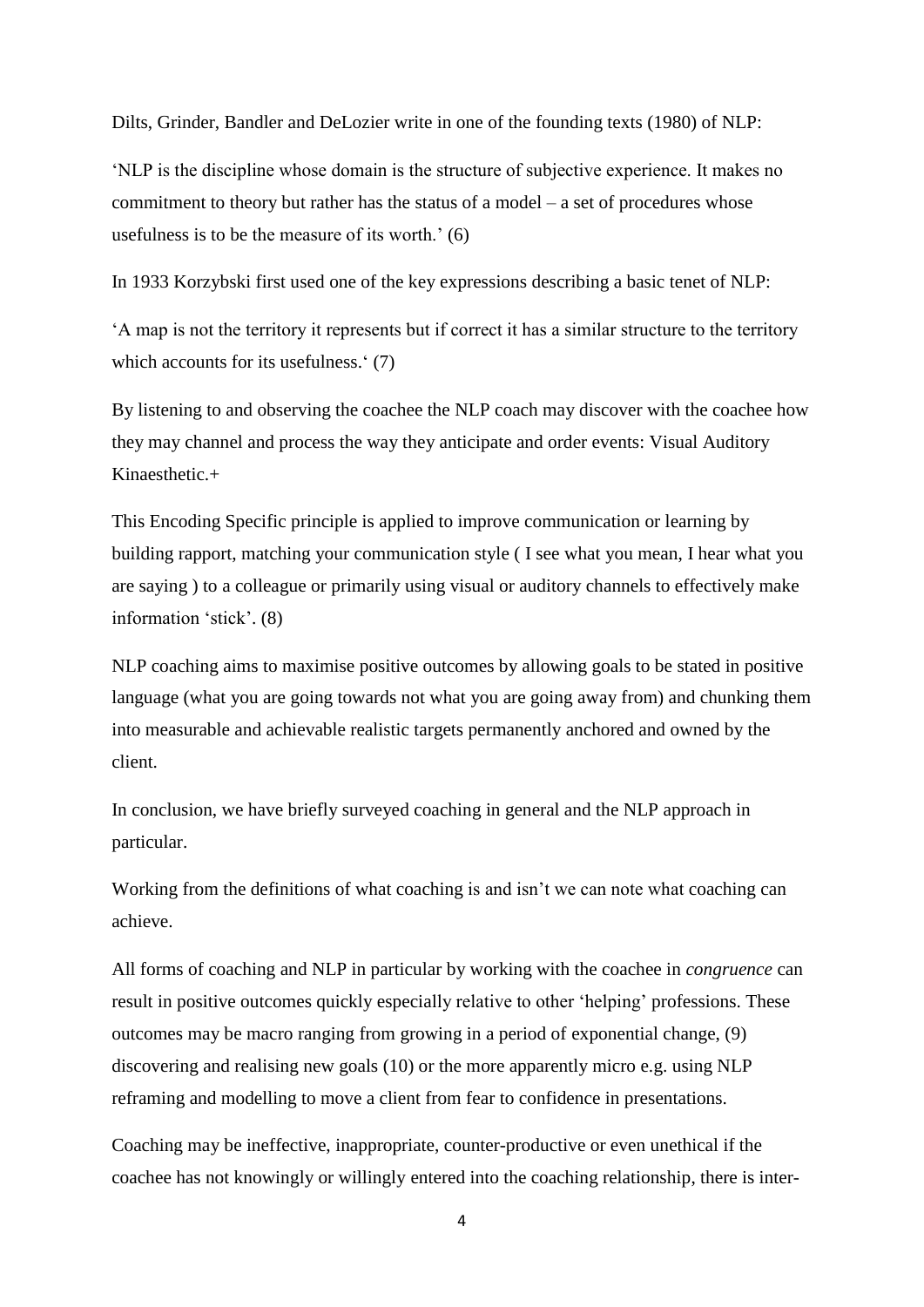cultural interference or if there is a pathological layer. However the capacity of a professional coach to concisely facilitate positive change in the 'now' is likely to mean coaching itself will continue to grow in the personal and corporate worlds.

### **References**

- 1 England coach Andy Flower coaching after 'failure' www.Independent.co.uk 8.1. 2014
- 2 On some inter-cultural aspects of coaching see

Comfort, J and Franklin, P The Mindful International Manager: how to work effectively across cultures. London: Kogan Page 2014

Hicks, MD and Peterson, D Leaders Coaching Across Borders Minneapolis, MN: Personnel Decisions International 1999

Rosinski, P Coaching Across Cultures London: Brealey 2003

#### www.worldwork.biz

Stereotypically coaching may be less immediately effective in corporate and / or regional cultures because of a range of factors including-

Attitudes relating the past to the present

(nb Cottle time circles www.via-web.de/timeconcept/) Status and hierarchy (coachee who is used to / apparently wishes to be 'told' what to do..)

Status and subject expertise (coachee who is unused to 'unknowing'..)

See for example Trompenaars, F and Voerman, E Servant – leadership across cultures Oxford: Infinite 2009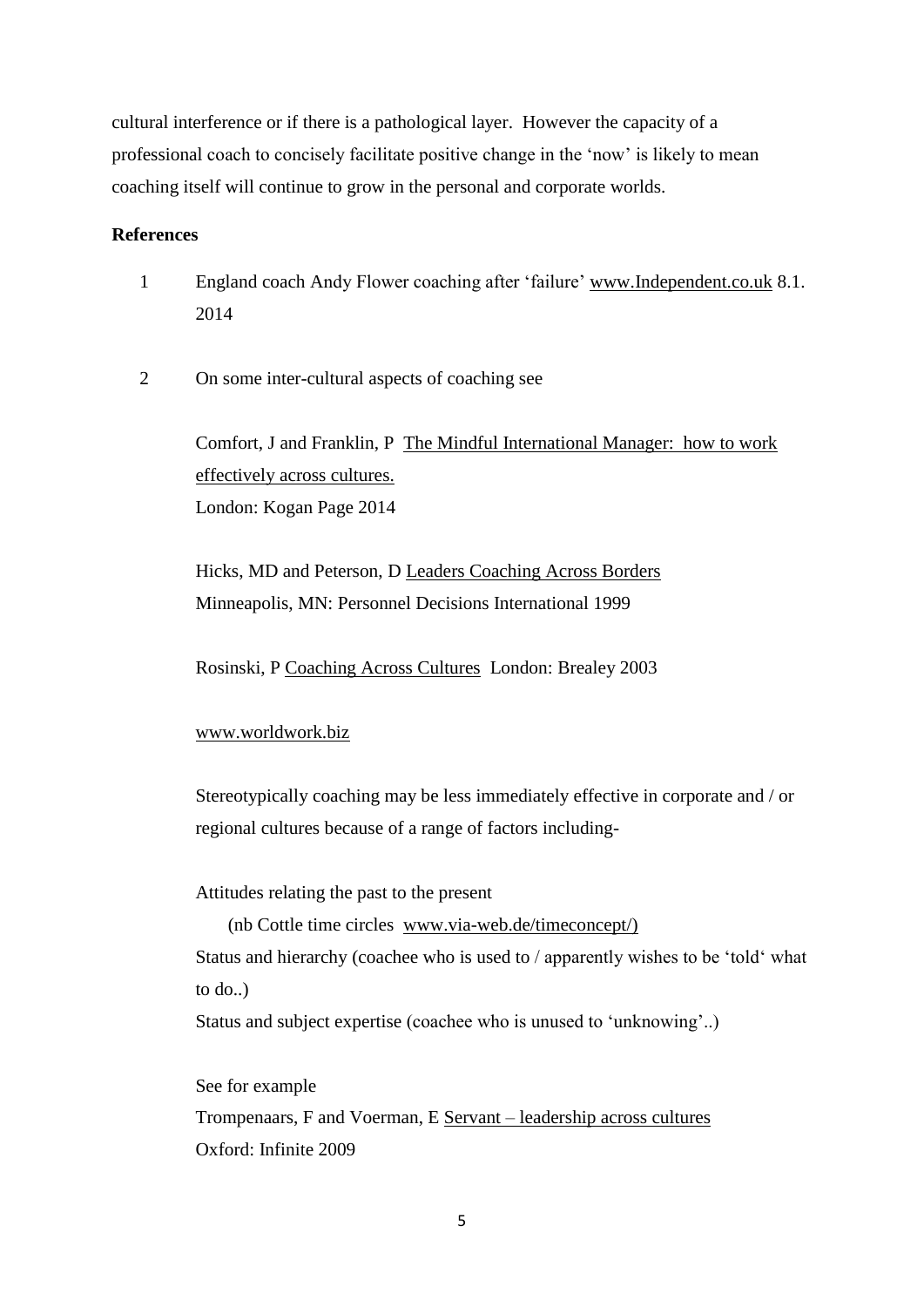- 3 Cox, E Bachkirova, T and Clutterbuck, D The Complete Handbook of Coaching London: Sage 2010
- 4 On these models see www.nlpcoach.uk.net
- 5 For a discussion on can NLP coaching make changes stick see

#### www.tony-robbins-reviews.com

Some audio-visual examples of Tony Robbins using NLP techniques in coaching are available through: YouTube

- 6 Dilts, R Grinder, J Bandler, R and DeLozier, J Neuro-linguistic programming (vol1) The study of the structure of subjective experience Capitola CA: Meta Publications 1980
- 7 Korzybski, A Science and sanity: an introduction to non-Aristotlelian systems and general semantics Lancaster, PA: International non-Aristotelian Library 1933
- 8 Cox *et al op cit* p 196 'the empirical evidence for the NLP design of eyeaccessing cues seems very mixed.'
- 9 Gleick, J Faster: The acceleration of just about everything NY: Random House 1999
- 10 See some Life Coaching examples:

Bays, B The Journey London: Thorsons 1999 (which incorporates some NLP techniques..)

Fortgang, LB Now What? London: Penguin 2005